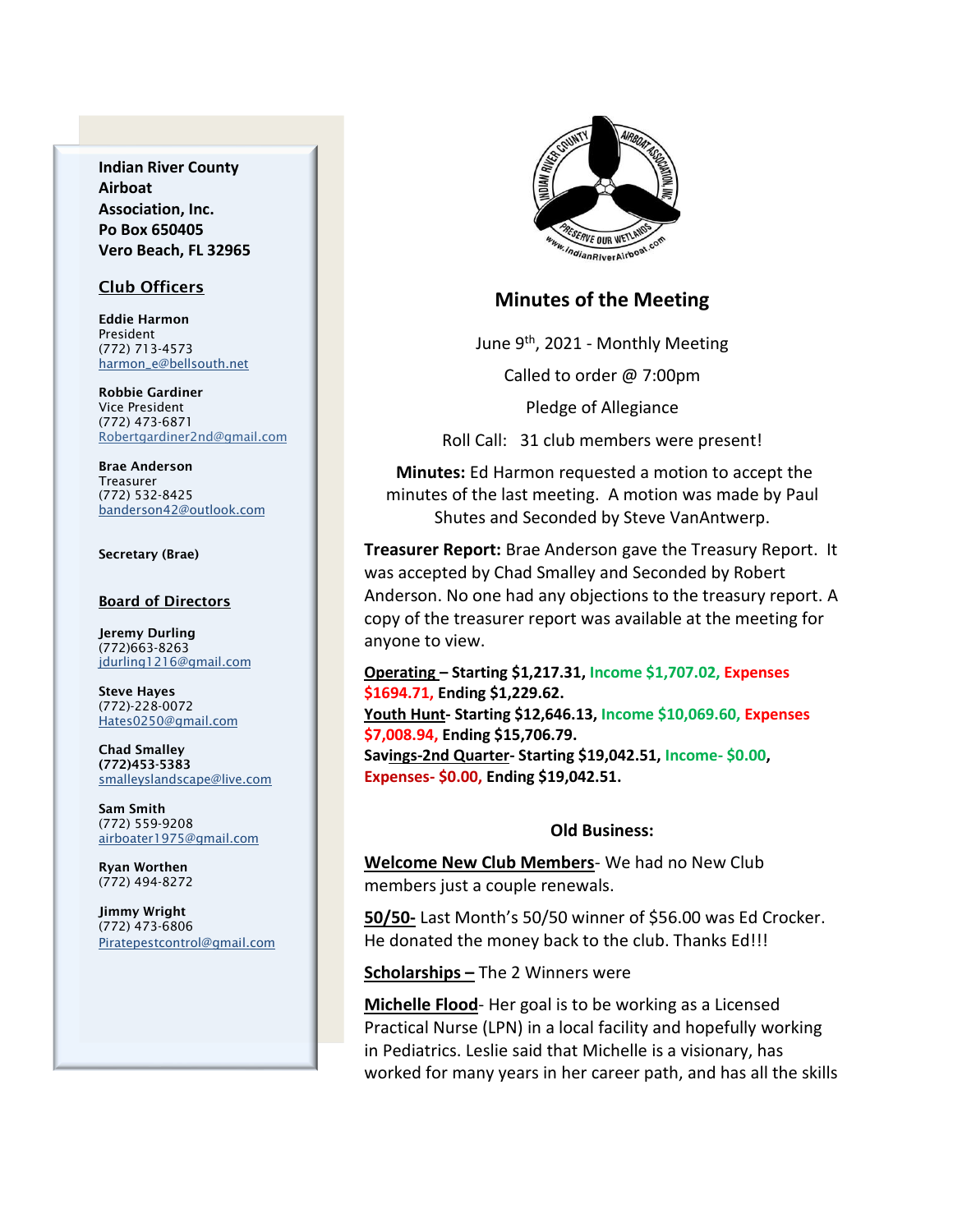and passion necessary to obtain her goal. As she said in her application "I put my heart and soul in all that I do".

**Kennedy Torrent**- Her goals after graduation are to work at a Data Analyst for the federal government and continue pursuing her master's degree in Computer Science. Leslie said that Kennedy has the skills of hard work (physical and mental), organizational, critical thinking and problem solving to succeed in her goal.

**Camp Mack Club Weekend-** July 23-24-25- Call Camp Mack and get your reservation. They told Sam that we would use the Club House on Saturday for our dinner so please make sure that you bring a side dish. There are Cabins, Hotels and Camper sites available.

**Bi-Laws**- The Bi-laws are complete and have been emailed to all club members that I have an email for. If you did not get one, please let me know and I will get it to you asap.

**4 th of July Parade**- The sign-up sheet was sent around the room for everyone to sign up to help build the Float and to help on the float the day of. Our Theme is going to be "Back the Blue".

Skeet Shoot- Robert locked in the date of September 24<sup>th</sup> for the skeet shoot so we need Shooters and Station Sponsors. It will be at the Indian River Public Shooting Range and will be \$125.00 per shooter/\$500.00 4 player team. We will serve everyone lunch and there will be a trophy for 1<sup>st</sup> and 2<sup>nd</sup> place. Robert asked for a motion to purchase the AMMO through Bishop for \$5,000.00, it was seconded by Sindy Smith. A show of hands was in favor, motion passed.

**30th Anniversary**- We have tentatively locked in the Moose Lodge for our Banquet Dinner; Robert Gardiner will contact them to confirm the date and cost.

**Secretary-** We are looking to full the secretary position so if you are interested or know anyone who is please let us know. In the Meantime, Brae will continue to do both duties.

**Soft Shell Tournament/ Fish & Turtle Fry-** Saturday August 28<sup>th</sup> is the Tournament, all Turtle MUST be caught on a Fishing Pole. The Weigh in will be at Duck Camp (same place at Spec Tournament). It's going to be a lot of fun so we hope that you will join us!

# **Events attended since the last meeting.**

**EXECUTE:** No Events attended since last meeting.

# **New Business**

**4 th of July Decorations**- A motion is needed to purchase Decorations for the Float as well as stuff to hand out to the kids. Sindy Smith made the motion to spend up to \$500.00, it was seconded by Steve Hayes. A show of hands was in favor, motion passed!

**Donation for FAA –** FAA has asked all of the clubs to donate \$400.00 each to help out with the raffle donations. A motion was made by Chad Smalley and seconded by Justin Hearl. A show of hands was in favor, motion passed. Robert also got approval from his Youth Hunt Committee to also donate \$400.00 from the Youth Hunting fund.